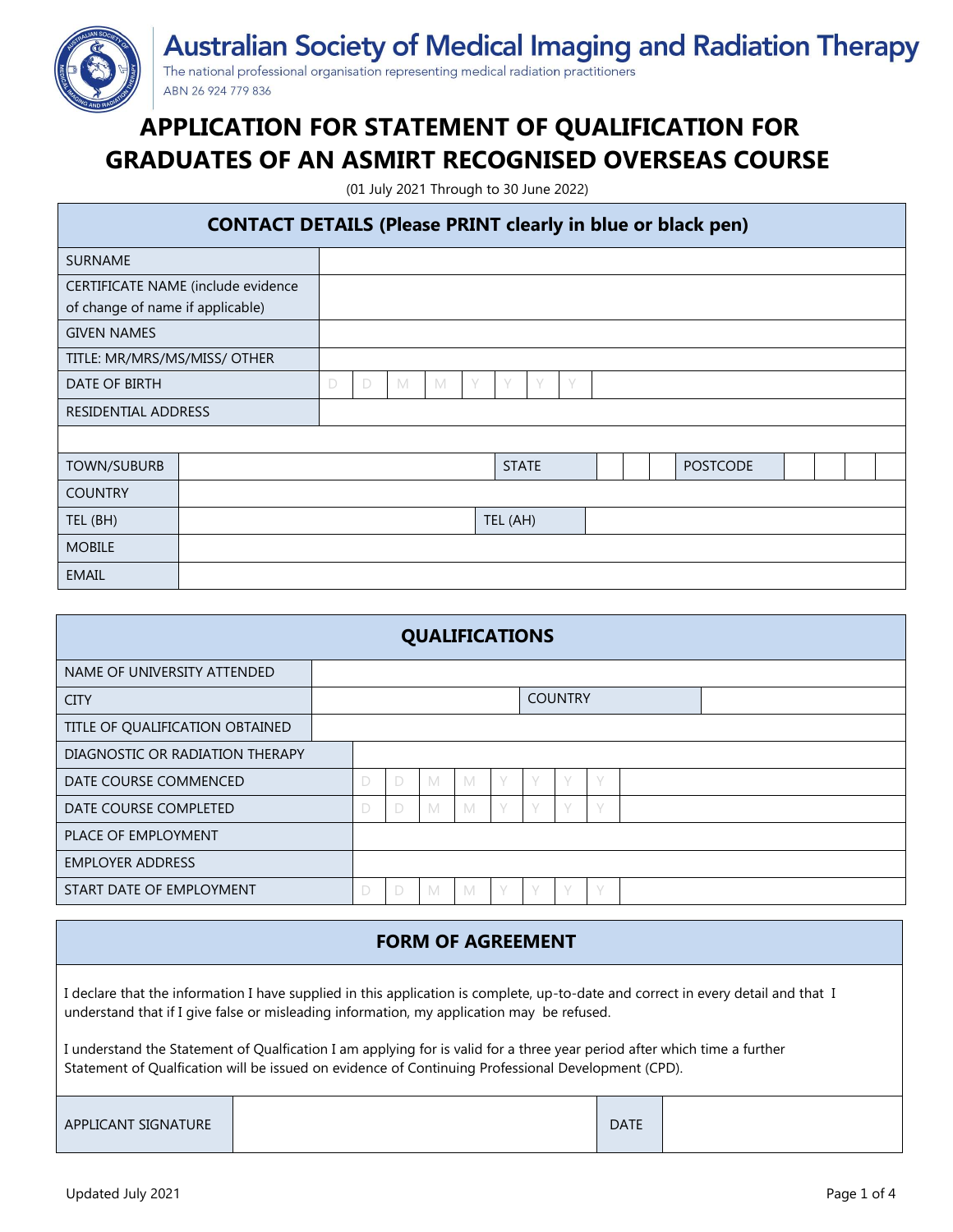### **GUIDE TO COMPLETING THIS APPLICATION FORM AND SUPPORTING DOCUMENTATION**

COMPLETE THIS FORM ONLY IF YOUR QUALIFICATION IS AN UNDERGRADUATE PROGRAM FROM NEW ZEALAND

OR

IF YOU HAVE UNDERGONE THE OVERSEAS ASSESSMENT PROCESS PREVIOUSLY AND REQUIRE A NEW SKILLS ASSESSMENT LETTER

| In order for ASMIRT to process a Statement of Qualification, applicants from New Zealand are to complete and sign this application |  |
|------------------------------------------------------------------------------------------------------------------------------------|--|
| form                                                                                                                               |  |
| and return it hy nost to:                                                                                                          |  |

and return it by post to: **Australian Society of Medical Imaging and Radiation Therapy PO Box 16234 COLLINS STREET WEST. VIC. 8007 Australia.**

Do not fax or email these documents, as they will not be accepted.

The following supporting documentation is to accompany the application:

- 1. A certified copy**\*** of your Radiography or Radiation Therapy qualifications from New Zealand.
- 2. A certified copy of your current Registration/Practising Certificate/Licence from New Zealand.
- 3. A certified copy of your marriage certificate or change name, if applicable
- 4. Employer verification of clinical experience post-graduation (12 months' minimum)**#**
- 5. Payment of \$305.00 Australian Dollars (payment made by Bank Draft drawn on an Australian bank or Credit Card: VISA, MasterCard, American Express).
- 6. Overseas currency is not accepted. **Do not send cash**.
- 7. Evidence of understanding and fluency in English (i.e. IELTS/OET/PTE an<del>d certified copy</del> of Passport or Birth Certificate if you are not a citizen of Australia, New Zealand, Canada, Republic of Ireland, United Kingdom or United States of America)
- 8. Evidence of the past three years of Continuing Professional Development

The ASMIRT requirement of English Proficiency is evidence of one of the following:

- Birth Certificate *– Australia issued*
- Passport *– Australia, New Zealand, Canada, Republic of Ireland, United Kingdom or United States of America issued*
- IELTS *– overall band score of not less than 7 Academic with no element below 7 achieved in a single test*
- OET *– overall minimum of Level B in all elements achieved in a single test*
	- *PTE Overall score 65, all elements >65 achieved in a single test, completed in the last two years*

Do not send original documents, as their return cannot be guaranteed. Certified copies are to be submitted. Processing of applications takes up to two weeks.

*\* A "certified Copy" of a document means a copy authorised or stamped as being a true and unaltered copy of the original document by a person or agency recognised by the law of your country. In Australia, it must be certified by a Justice of the Peace, Commissioner for Declarations of a person before whom a statutory declaration may be made. e.g. accountant, lawyer, doctor, police officer.*

*# Employer verification of clinical experience post-graduation: Substantiated evidence is required from your employer verifying your Radiography/ Radiation Therapy experience. The minimum requirement is 12 months' experience.* 

This evidence of clinical experience should be from a Superintendent Radiographer/Radiation Therapist/Head of Department or similar and written on hospital or centre letterhead.

The letter/s must state:

- The start and end dates of your employment as a radiographer/radiation therapist at the hospital/centre and whether your employment was full or part time.
- The work performed by you, including duties and responsibilities, participation in shift work or "on-call" work if relevant. A percentage breakdown of different modalities must be included e.g. 50% general radiography, 30% CT Scanning, 20% mammography etc. or 80% Treatment and 20% Simulation & Planning.

A personal employment history or resume will need to be submitted but is not acceptable as a substitute for the above.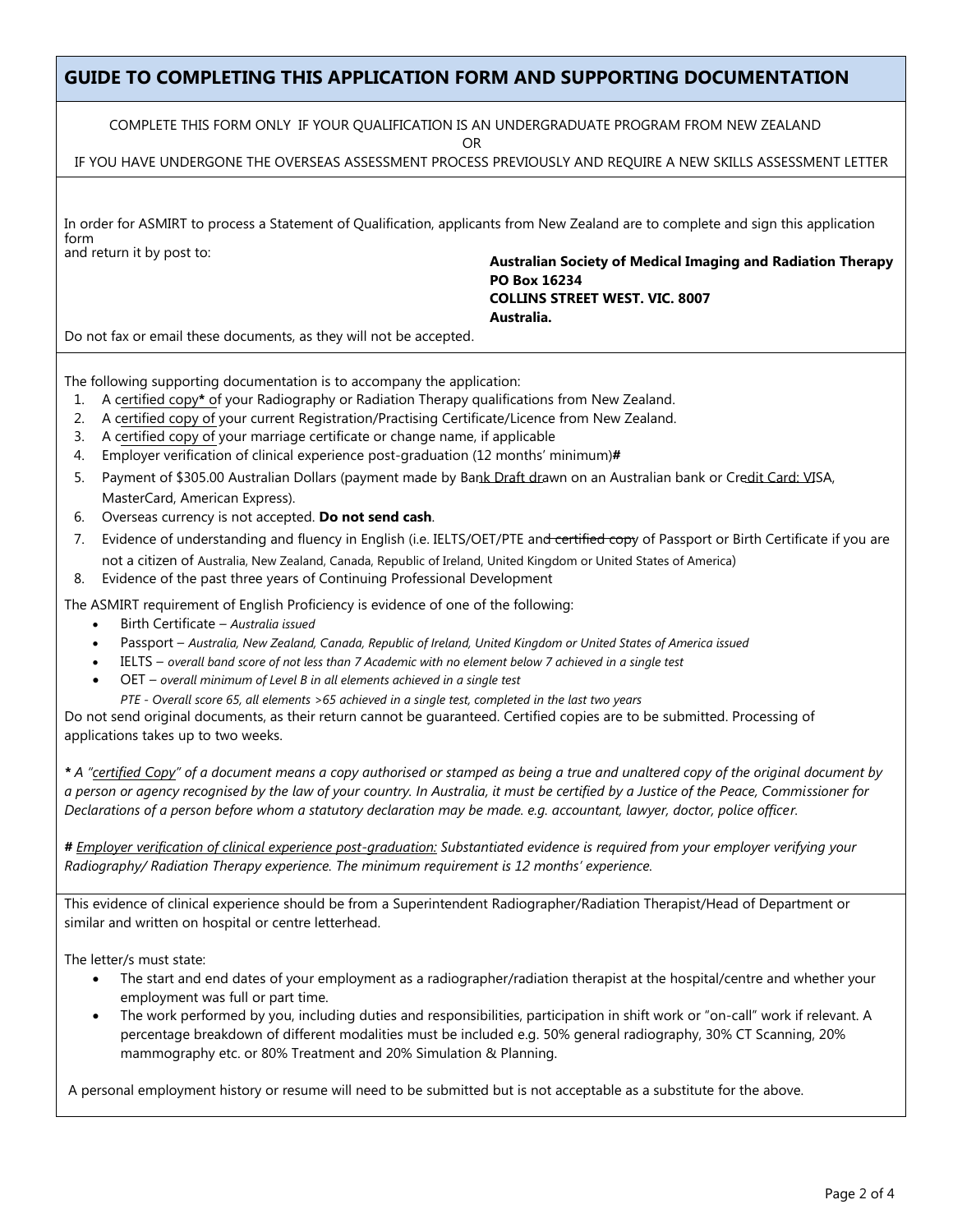|    | <b>CHECKLIST</b>                                                                                                      |                                                    |  |  |  |  |  |
|----|-----------------------------------------------------------------------------------------------------------------------|----------------------------------------------------|--|--|--|--|--|
|    | These documents are to be included or your application will not be processed.                                         |                                                    |  |  |  |  |  |
|    | <b>DOCUMENT</b>                                                                                                       | <b>INCLUDED</b>                                    |  |  |  |  |  |
| 1. | Completed and signed application form (original)                                                                      | YES/NO                                             |  |  |  |  |  |
| 2. | Payment of \$305.00 Australian Dollars                                                                                | CHEQUE/ CREDIT CARD                                |  |  |  |  |  |
| 3. | Passport size photo<br>Certified as a true copy of the individual                                                     | Attach<br>certified<br>passport size<br>photo here |  |  |  |  |  |
| 4. | <b>CERTIFIED COPIES* OF:</b>                                                                                          |                                                    |  |  |  |  |  |
| a) | Radiography or Radiation Therapy qualifications from<br>the New Zealand or previous ASMIRT Statement of Qualification | YES/NO                                             |  |  |  |  |  |
| b) | Current Registration/ Practising Certificate/ Licence                                                                 | YES/NO                                             |  |  |  |  |  |
| C) | Employer verification of clinical experience post-<br>graduation. (12 Months' minimum)#                               | YES/NO                                             |  |  |  |  |  |
| d) | Marriage certificate or change of name, if applicable                                                                 | YES/NO                                             |  |  |  |  |  |
| e) | Evidence of English fluency and understanding<br>Include certified copy of passport and IELTS / OET if<br>applicable  | YES/NO                                             |  |  |  |  |  |
| f) | Evidence of the past three years of Continuing<br>Professional Development                                            | YES/NO                                             |  |  |  |  |  |

| <b>OFFICE USE ONLY</b>                            |  |                       |             |  |  |  |
|---------------------------------------------------|--|-----------------------|-------------|--|--|--|
| OQAP APPROVED                                     |  | STATEMENT NO          |             |  |  |  |
| ASMIRT RECOGNISED<br><b>COURSE</b>                |  | <b>DATE OPERATIVE</b> |             |  |  |  |
| <b>COUNTRY</b>                                    |  | SIGNED                |             |  |  |  |
| DIAGNOSTIC/<br><b>RADIATION THERAPY</b>           |  | <b>POSTED</b>         |             |  |  |  |
| <b>PREVIOUS</b><br>RECIPROCAL<br><b>AGREEMENT</b> |  | <b>FAXED TO</b>       |             |  |  |  |
| <b>OTHER</b>                                      |  | <b>PAYMENT TAKEN:</b> | AUD\$305.00 |  |  |  |
| <b>DUPLICATE ISSUED</b>                           |  | <b>ADMIN. OFFICER</b> |             |  |  |  |